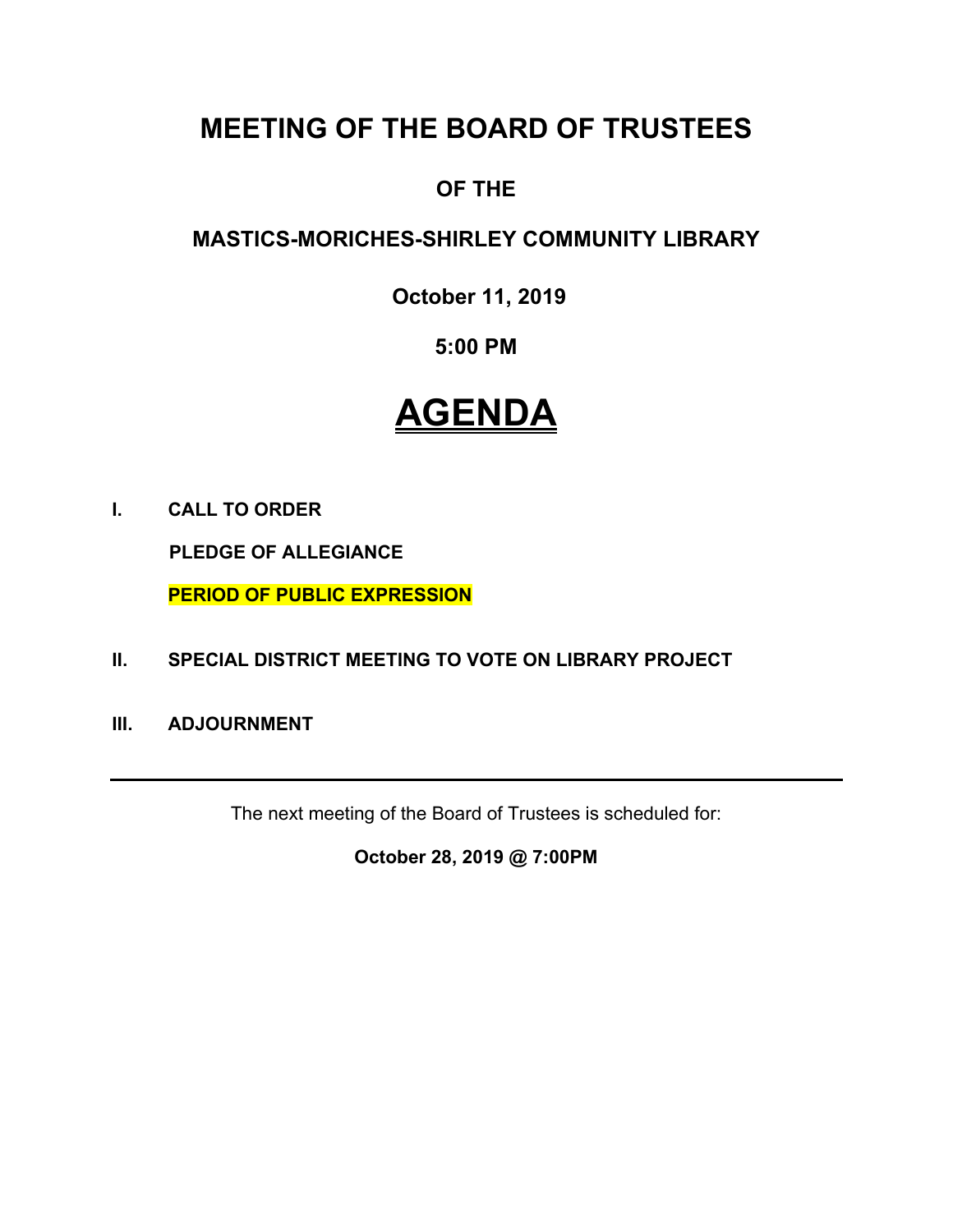### DRAFT - UNAPPROVED

# **MASTICS-MORICHES-SHIRLEY COMMUNITY LIBRARY**

### **MINUTES OF OCTOBER 11, 2019 BOARD MEETING**

President Maiorana called the meeting to order at 5:15 pm.

Present were Trustees Maiorana, Simmons, DuBois, Gross, Director Rosalia, Business Manager Nowak, Secretary Prevete and Members of the public. Trustee Furnari arrived at 5:20 pm.

**PRESENT**

### **PERIOD OF PUBLIC EXPRESSION**

**WHEREAS**, the Board of Trustees of the Mastics-Moriches-Shirley Community

Library (the "Library") has proposed to undertake a library facilities expansion and enhancement project, consisting of (i) the construction of alterations and improvements to the existing library located at 407 William Floyd Parkway, Shirley, New York, and the site thereof; (ii) the construction of additions, alterations and improvements to Village Hall of the former Village of Mastic Beach, located on 369 Neighborhood Road, Mastic Beach, New York, and the site thereof, for use as a new library annex and (iii) the construction of a new library annex and site improvements related thereto, on William Street in the hamlet of Moriches on the site of the "Little Red Schoolhouse," (collectively, the "Project"), all as more particularly described in the attached SEQRA Resolutions and the plan dated September 23,2019 and prepared for the Library by H2M architects + engineers, Melville, New York; and

**WHEREAS**, the estimated total cost of the proposed Project is \$26,690,964; and

**WHEREAS**, the Board of Trustees of the Library plans to use \$4,000,000 in

Funds currently on hand to pay a portion of the cost of the Project and use the proceeds of obligations issued by the School District in an amount of not to exceed \$22,690,964 to finance the balance of the cost of said Project; and

**WHEREAS**, the Board of Trustees of the Library has completed its environment-

al analysis of the impacts of the proposed Project, as set forth in the annexed SEQRA Resolution, dated September 23, 2019; and

**WHEREAS**, pursuant to Section 260, Subdivision 10, of the New York Education

**NOTICE OF SPECIAL DISTRICT MEETING**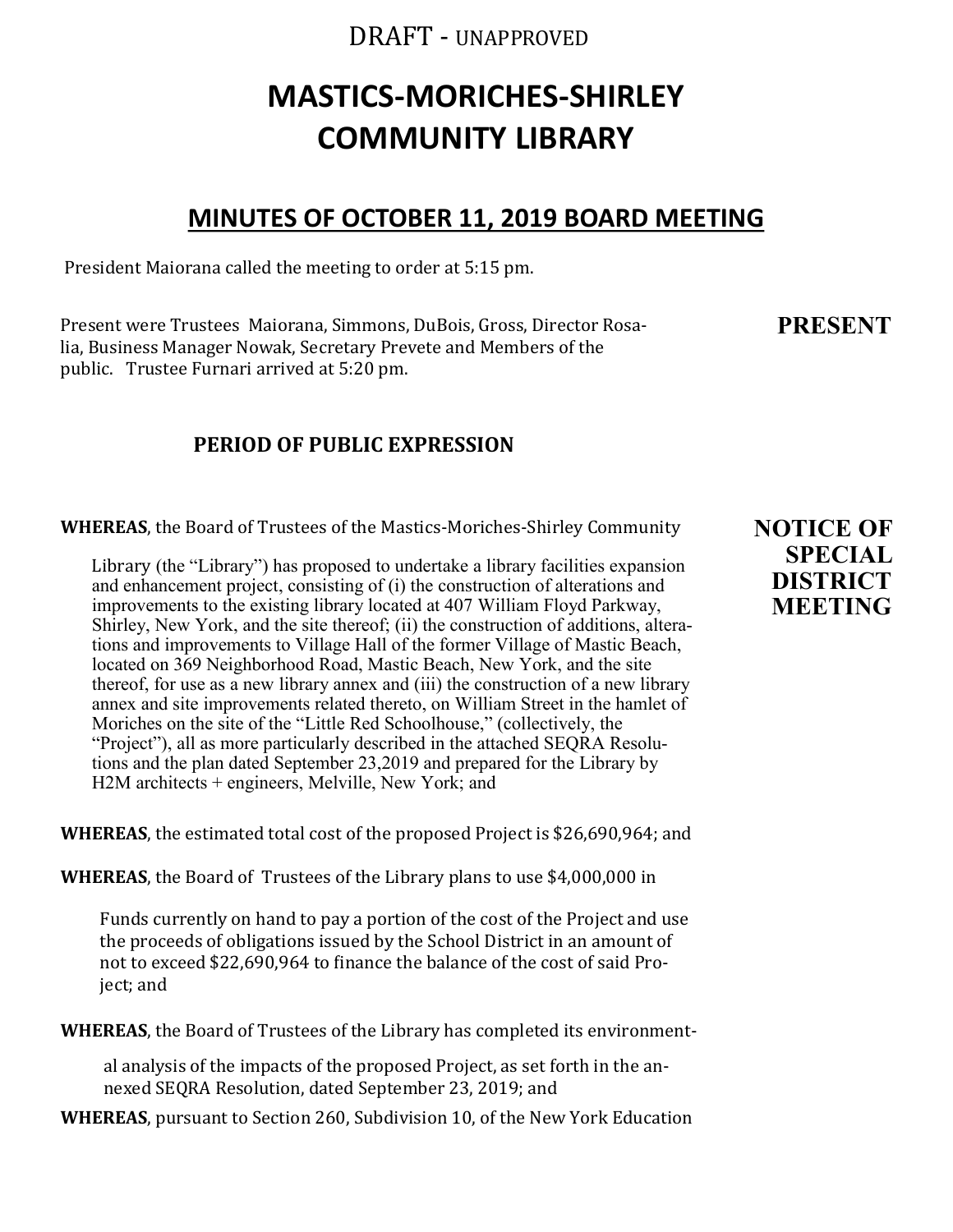## DRAFT - UNAPPROVED

Law, the Board of Trustees of the Library has the authority to require the Board of Education of the School District to call, give notice of, and conduct a Special District Meeting for the purpose of authorizing the issuance of obligations of the School District to finance a portion of the cost of the proposed Project; and

**WHEREAS**, the Board of Trustees of the Library desires to have the Special

District Meeting take place in Meeting Room "A" of the Mastics-Moriches-Shirley Community Library, 407 William Floyd Parkway, Shirley, New York, on December 10, 2019, between the hours of 7:00 A.M. and 9:00 P.M. (Prevailing Time); and

Now, therefor be it

**RESOLVED**, that the Board of Trustees of the Library, hereby requests that the

Board of Education of the School District call, give notice of, and conduct a Special district meeting to be held on December 10, 2019, between the hours of 7:00 A.M. and 9:00 P.M. (Prevailing Time), in Meeting Room "A" of the Mastics-Moriches-Shirley Community Library, 407 William Floyd Parkway, Shirley, New York, for the purpose of authorizing the issuance of obligations of the School District in the amount of \$22,690,964, the proceeds of which shall be used for the purpose of financing a portion of the cost of the Project, and to authorize a library tax for the purposes of paying debt service on the obligations issued by the School District to finance a portion of the cost of the Project. The balance of the cost of said Project shall be paid from \$4,000,000 of Library funds currently on hand and hereby authorized for such purpose; and it is

**FURTHER RESOLVED**, that the Board of Trustees of the Library, hereby requests

that the Board of Education of the School District take the steps necessary to authorize lease of the existing building located on William Street in the hamlet of Moriches and known as the "Little Red Schoolhouse," including the site thereof, to the Library for a term that shall not exceed thirty (30) years for the operation of a new library annex and no other use whatsoever; and it is

**FURTHER RESOLVED**, that the proceeds of the bonds authorized pursuant to the proposition to be submitted to the voters on December 10, 2019, and any bond anticipation notes issued in anticipation of said bonds, may be applied to reimburse the Library for expenditures made for the purpose or purposes for which said bonds are authorized. The foregoing statement of intent with respect to reimbursement is made in conformity with Treasury Regulation Section 1.150-2 of the United States Treasury Department.

**FURTHER RESOLVED**, that Library Counsel, Kevin A. Seaman, Esq., and School

District Bond Counsel, Hawkins Delafield & Wood LLP, are hereby authorized to take all necessary actions to effectuate the foregoing; and it is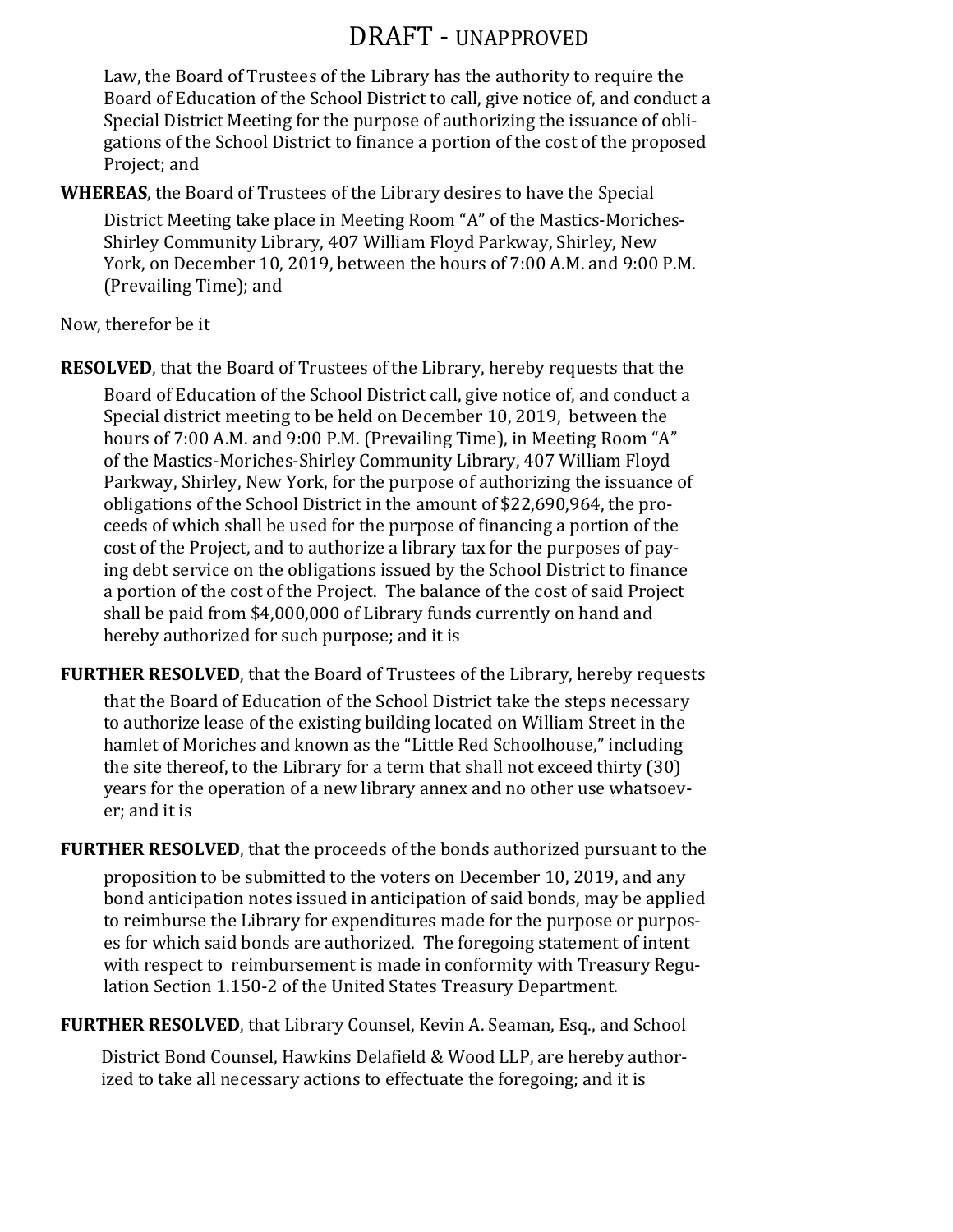## DRAFT - UNAPPROVED

**FURTHER RESOLVED**, that Library Director Kerri Rosalia and/or her designee

are hereby authorized to take all necessary actions and to execute any and all documents and/or agreements as necessary in connection with the foregoing; and it is

**FURTHER RESOLVED**, that this Resolution may be supplemented and/or am-

mended to provide for all necessary action of the Board of Trustees of the Library as may be required to provide for the scheduling and conducting of said special district meeting: and it is

**FURTHER RESOLVED**, that this resolution shall take effect immediately.

Motion by DuBois, second by Furnari to adopt the foregoing resolution. Carried 5-0.

Motion by Furnari, second by DuBois to adjourn the meeting at 5:33 P.M. Carried 5-0. **ADJOURNMENT**

Respectfully Submitted by,

————————————————————- Cecile Prevete, Secretary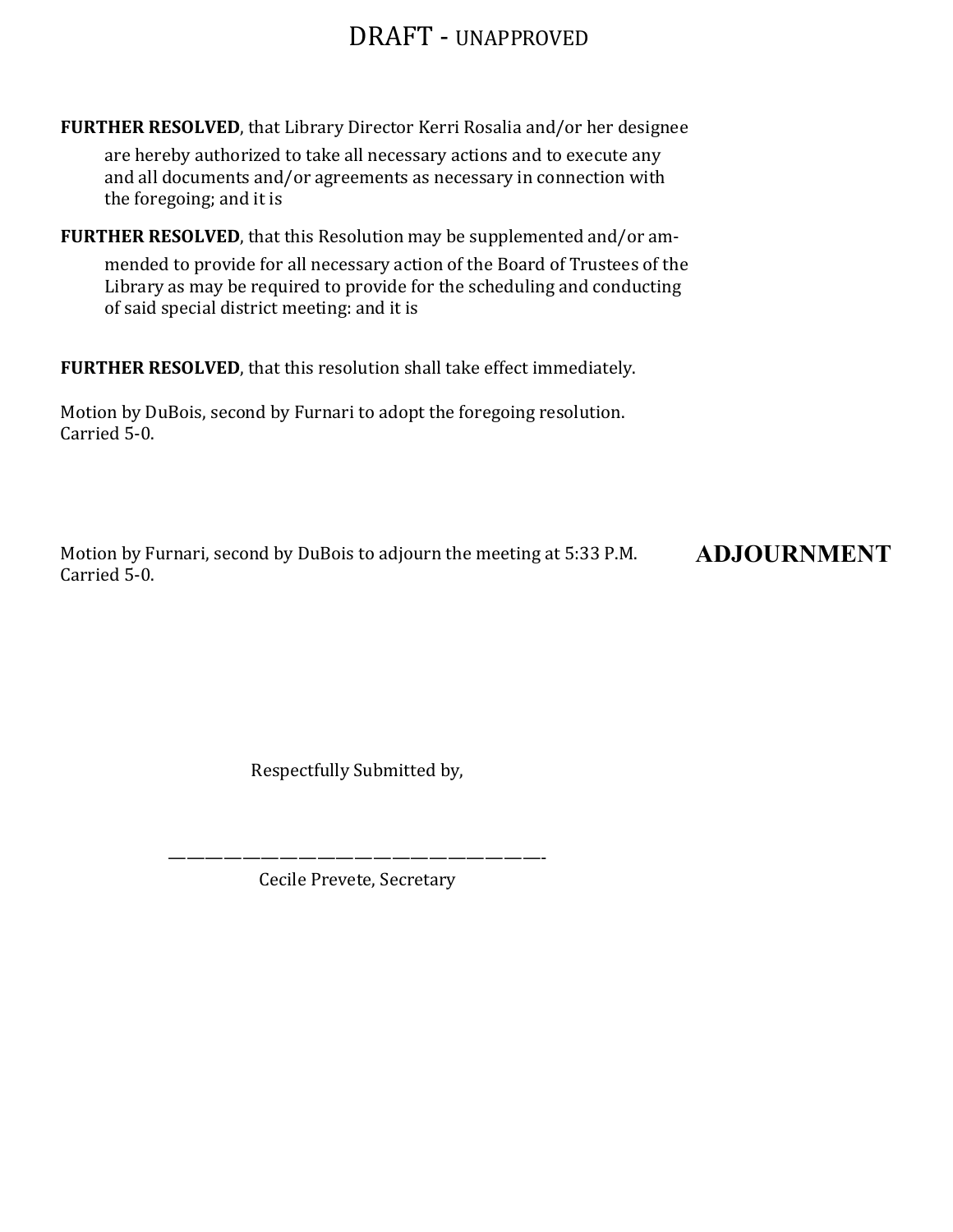**RESOLUTION OF THE BOARD OF TRUSTEES OF THE MASTICS–MORICHES–SHIRLEY COMMUNITY LIBRARY, ADOPTED OCTOBER 11, 2019, REQUESTING THE BOARD OF EDUCATION OF THE WILLIAM FLOYD UNION FREE SCHOOL DISTRICT OF THE MASTICS-MORICHES-SHIRLEY TO CALL A SPECIAL DISTRICT MEETING TO VOTE ON A LIBRARY PROJECT** 

#### RECITALS

- **WHEREAS**, the Board of Trustees of the Mastics–Moriches–Shirley Community Library (the "Library") has proposed to undertake a library facilities expansion and enhancement project, consisting of (i) the construction of alterations and improvements to the existing library located at 407 William Floyd Parkway, Shirley, New York, and the site thereof; (ii) the construction of additions, alterations and improvements to Village Hall of the former Village of Mastic Beach, located on 369 Neighborhood Road, Mastic Beach, New York, and the site thereof, for use as a new library annex and (iii) the construction of a new library annex and site improvements related thereto, on William Street in the hamlet of Moriches on the site of the "Little Red Schoolhouse," (collectively, the "Project"), all as more particularly described in the attached SEQRA Resolutions and the plan dated September 23, 2019 and prepared for the Library by H2M architects + engineers, Melville, New York; and
- **WHEREAS**, the estimated total cost of the proposed Project is \$26,690,964; and
- **WHEREAS**, the Board of Trustees of the Library plans to use \$4,000,000 in funds currently on hand to pay a portion of the cost of the Project and use the proceeds of obligations issued by the School District in an amount of not to exceed \$22,690,964 to finance the balance of the cost of said Project; and
- **WHEREAS**, the Board of Trustees of the Library has completed its environmental analysis of the impacts of the proposed Project, as set forth in the annexed SEQRA Resolution, dated September 23, 2019; and
- **WHEREAS**, pursuant to Section 260, Subdivision 10, of the New York Education Law, the Board of Trustees of the Library has the authority to require the Board of Education of the School District to call, give notice of, and conduct a Special District Meeting for the purpose of authorizing the issuance of obligations of the School District to finance a portion of the cost of the proposed Project; and
- **WHEREAS**, the Board of Trustees of the Library desires to have the Special District Meeting take place in Meeting Room "A" of the Mastics–Moriches–Shirley Community Library, 407 William Floyd Parkway, Shirley, New York, on December 10, 2019, between the hours of 7:00 A.M. and 9:00 P.M. (Prevailing Time); and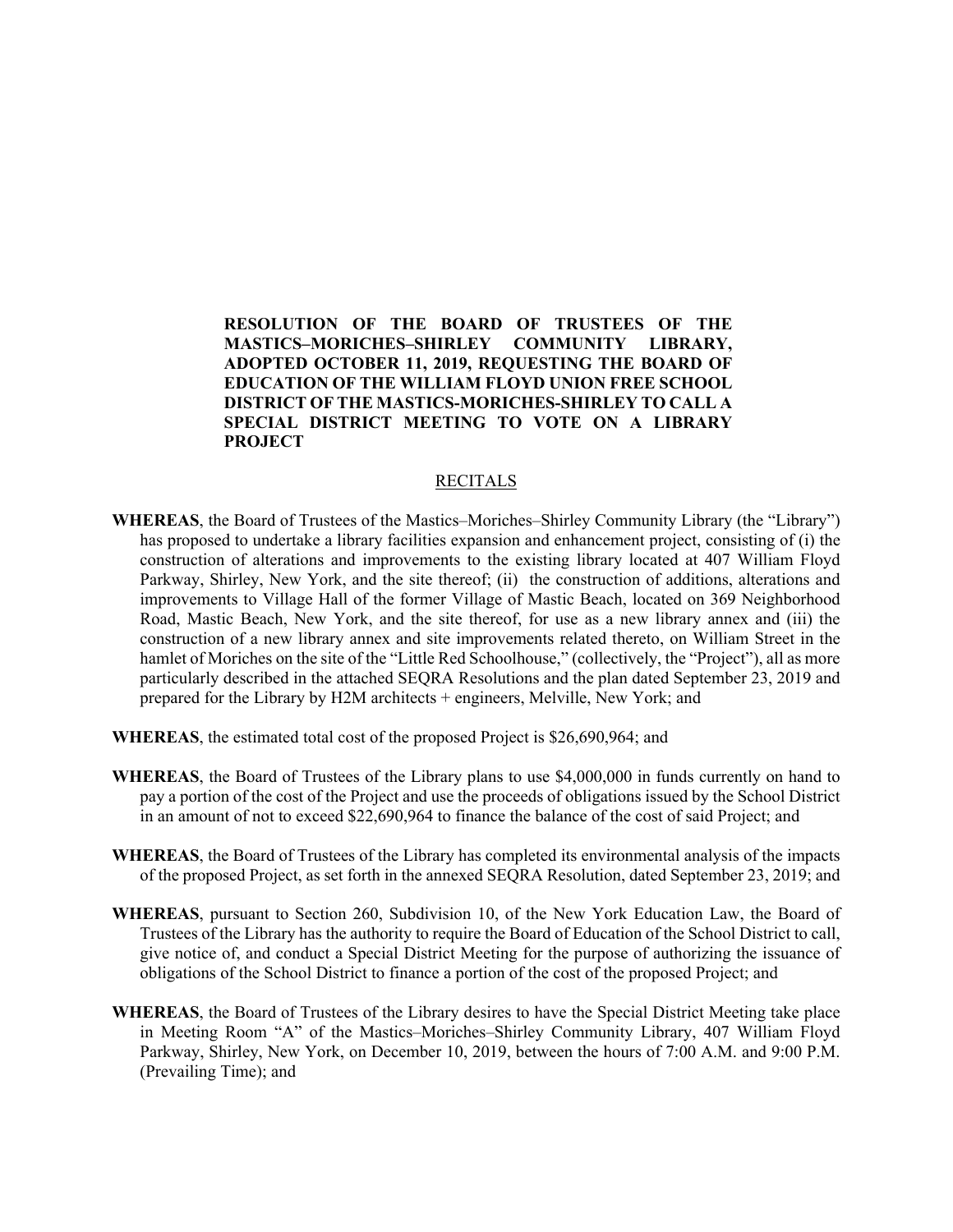Now, therefore be it

- **RESOLVED**, that the Board of Trustees of the Library, hereby requests that the Board of Education of the School District call, give notice of, and conduct a special district meeting to be held on December 10, 2019, between the hours of 7:00 A.M. and 9:00 P.M. (Prevailing Time), in Meeting Room "A" of the Mastics–Moriches–Shirley Community Library, 407 William Floyd Parkway, Shirley, New York, for the purpose of authorizing the issuance of obligations of the School District in the amount of \$22,690,964, the proceeds of which shall be used for the purpose of financing a portion of the cost of the Project, and to authorize a library tax for the purposes of paying debt service on the obligations issued by the School District to finance a portion of the cost of the Project. The balance of the cost of said Project shall be paid from \$4,000,000 of Library funds currently on hand and hereby authorized for such purpose; and it is
- **FURTHER RESOLVED**, that the Board of Trustees of the Library, hereby requests that the Board of Education of the School District take the steps necessary to authorize lease of the existing building located on William Street in the hamlet of Moriches and known as the "Little Red Schoolhouse," including the site thereof, to the Library for a term that shall not exceed thirty (30) years for the operation of a new library annex and no other use whatsoever; and it is
- **FURTHER RESOLVED**, that the proceeds of the bonds authorized pursuant to the proposition to be submitted to the voters on December 10, 2019, and any bond anticipation notes issued in anticipation of said bonds, may be applied to reimburse the Library for expenditures made for the purpose or purposes for which said bonds are authorized. The foregoing statement of intent with respect to reimbursement is made in conformity with Treasury Regulation Section 1.150-2 of the United States Treasury Department.
- **FURTHER RESOLVED**, that Library Counsel, Kevin A. Seaman, Esq., and School District Bond Counsel, Hawkins Delafield & Wood LLP, are hereby authorized to take all necessary actions to effectuate the foregoing; and it is
- **FURTHER RESOLVED**, that Library Director Kerri Rosalia and/or her designee are hereby authorized to take all necessary actions and to execute any and all documents and/or agreements as necessary in connection with the foregoing; and it is
- **FURTHER RESOLVED**, that this Resolution may be supplemented and/or amended to provide for all necessary action of the Board of Trustees of the Library as may be required to provide for the scheduling and conducting of said special district meeting; and it is
- **FURTHER RESOLVED**, that this resolution shall take effect immediately.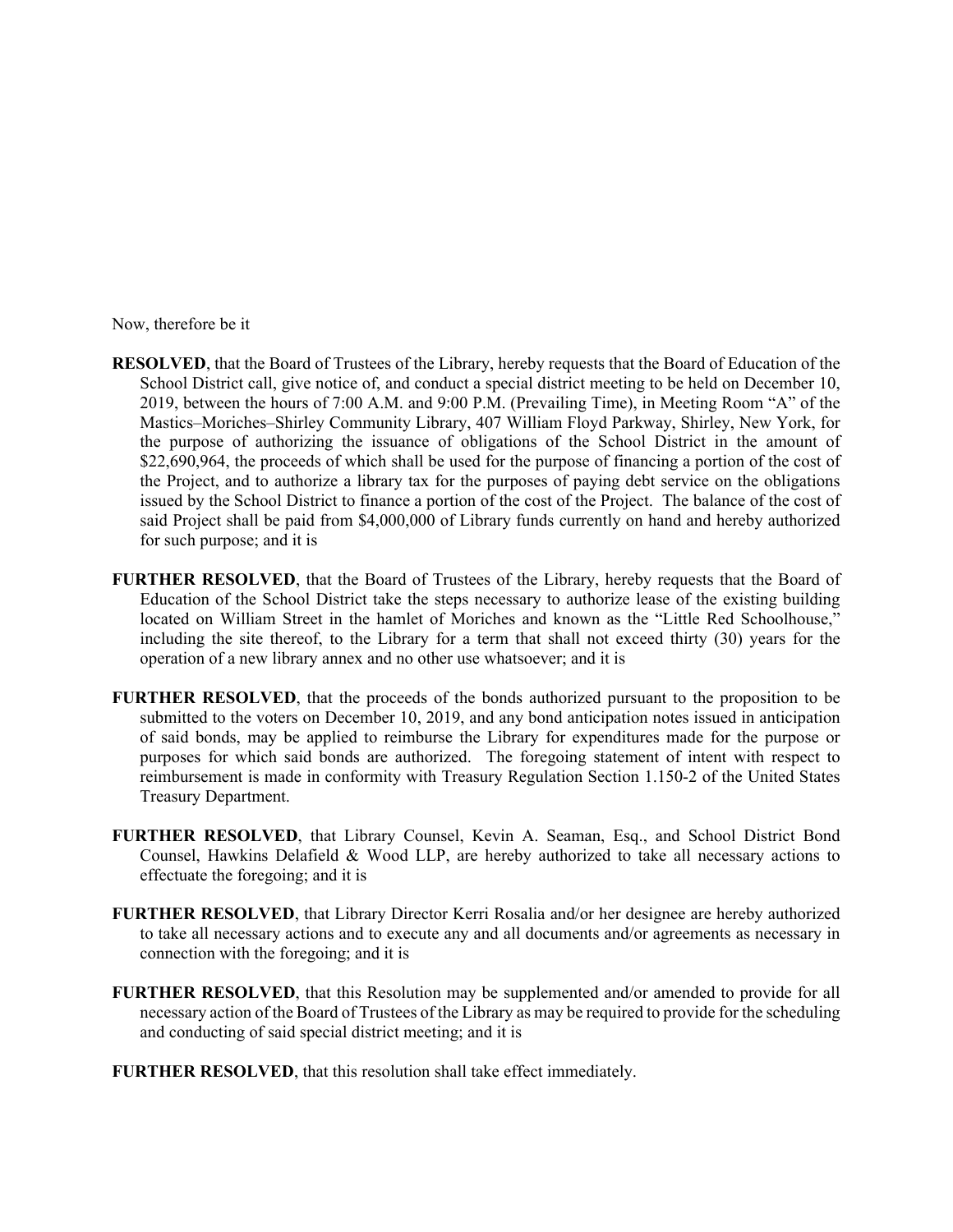$\begin{matrix} * & * \end{matrix}$   $\begin{matrix} * & * \end{matrix}$ 

The adoption of the foregoing resolution was seconded by Trustee

and duly put to a vote on roll call which resulted as follows: AYES:

NOES:

The resolution was declared adopted.

Kerri Rosalia Director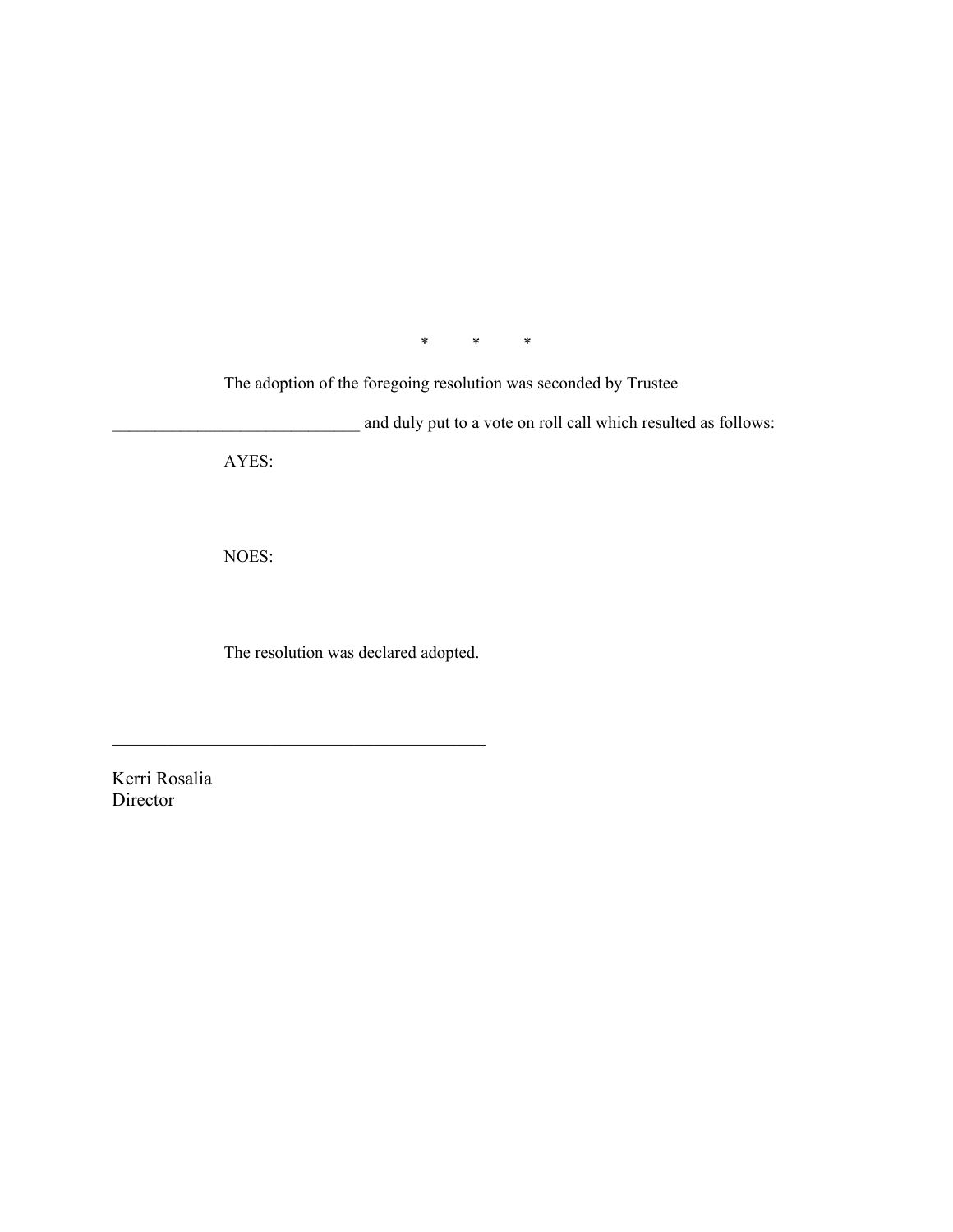#### EXTRACT OF MINUTES

#### Meeting of the Board of Trustees of the

#### Mastics–Moriches–Shirley Community Library, in the

County of Suffolk, New York

October 11, 2019

\* \* \*

A special meeting of the Board of Trustees of the Mastics–Moriches–Shirley Community

Library, in the County of Suffolk, New York, was held at the Library, 407 William Floyd Parkway, Shirley,

New York, on October 11, 2019, at 5 o'clock P.M. (Prevailing Time).

There were present:

Board Members:

There were absent:

 $*$  \* \* \*

Also Present: Kerri Rosalia, Library Director

Trustee offered the following resolution and moved its adoption: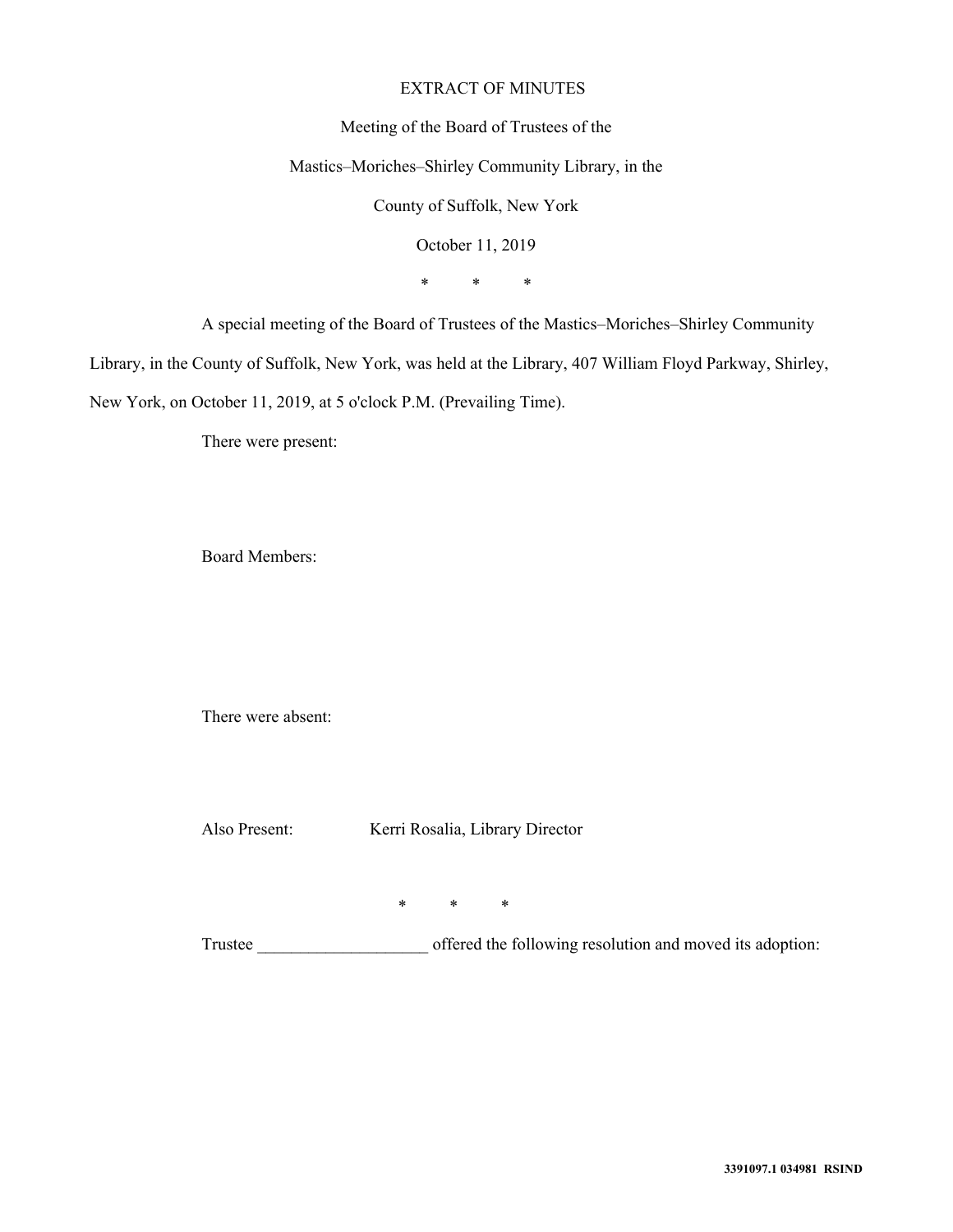**RESOLUTION OF THE BOARD OF TRUSTEES OF THE MASTICS– MORICHES–SHIRLEY COMMUNITY LIBRARY, ADOPTED OCTOBER 11, 2019, REQUESTING THE BOARD OF EDUCATION OF THE WILLIAM FLOYD UNION FREE SCHOOL DISTRICT OF THE MASTICS-MORICHES-SHIRLEY TO CALL A SPECIAL DISTRICT MEETING TO VOTE ON A LIBRARY PROJECT** 

#### RECITALS

- **WHEREAS**, the Board of Trustees of the Mastics–Moriches–Shirley Community Library (the "Library") has proposed to undertake a library facilities expansion and enhancement project, consisting of (i) the construction of alterations and improvements to the existing Library building and the site thereof; (ii) the construction of additions, alterations and improvements to create a new library annex at the building and site owned by the Library (formerly the location of the Mastic Beach Village Hall), situated at 369 Neighborhood Road, Mastic Beach, New York, including the granting of an access easement thereon by the Library for the benefit of the School District; and (iii) the construction of a new library annex and related site improvements at the Little Red Schoolhouse Property owned by the School District, situated on William Street in the hamlet of Moriches (collectively, the "Project"), all as more particularly described in the attached SEQRA Resolutions, and the plan dated September 23, 2019, prepared for the Library by H2M architects + engineers, Melville, New York; and
- **WHEREAS**, the estimated total cost of the proposed Project is \$26,690,964; and
- **WHEREAS**, the Board of Trustees of the Library plans to use \$4,000,000 in funds currently on hand to pay a portion of the cost of the Project and use the proceeds of obligations issued by the School District in an amount of not to exceed \$22,690,964 to finance the balance of the cost of said Project; and
- **WHEREAS**, the Board of Trustees of the Library has completed its environmental analysis of the impacts of the proposed Project, as set forth in the annexed SEQRA Resolution, dated September 23, 2019; and
- **WHEREAS**, pursuant to Section 260, Subdivision 10, of the New York Education Law, the Board of Trustees of the Library has the authority to require the Board of Education of the School District to call, give notice of, and conduct a Special District Meeting for the purpose of authorizing the issuance of obligations of the School District to finance a portion of the cost of the proposed Project; and
- **WHEREAS**, the Board of Trustees of the Library desires to have the Special District Meeting take place in Meeting Room "A" of the Mastics–Moriches–Shirley Community Library, 407 William Floyd Parkway, Shirley, New York, on December 10, 2019, between the hours of 7:00 A.M. and 9:00 P.M. (Prevailing Time); and

Now, therefore be it

**RESOLVED**, that the Board of Trustees of the Library, hereby requests that the Board of Education of the School District call, give notice of, and conduct a special district meeting to be held on December 10, 2019, between the hours of 7:00 A.M. and 9:00 P.M. (Prevailing Time), in Meeting Room "A" of the Mastics–Moriches– Shirley Community Library, 407 William Floyd Parkway, Shirley, New York, for the purpose of authorizing the issuance of obligations of the School District in the amount of \$22,690,964, the proceeds of which shall be used for the purpose of financing a portion of the cost of the Project, and to authorize a library tax for the purposes of paying debt service on the obligations issued by the School District to finance a portion of the cost of the Project. The balance of the cost of said Project shall be paid from \$4,000,000 of Library funds currently on hand and hereby authorized for such purpose; and it is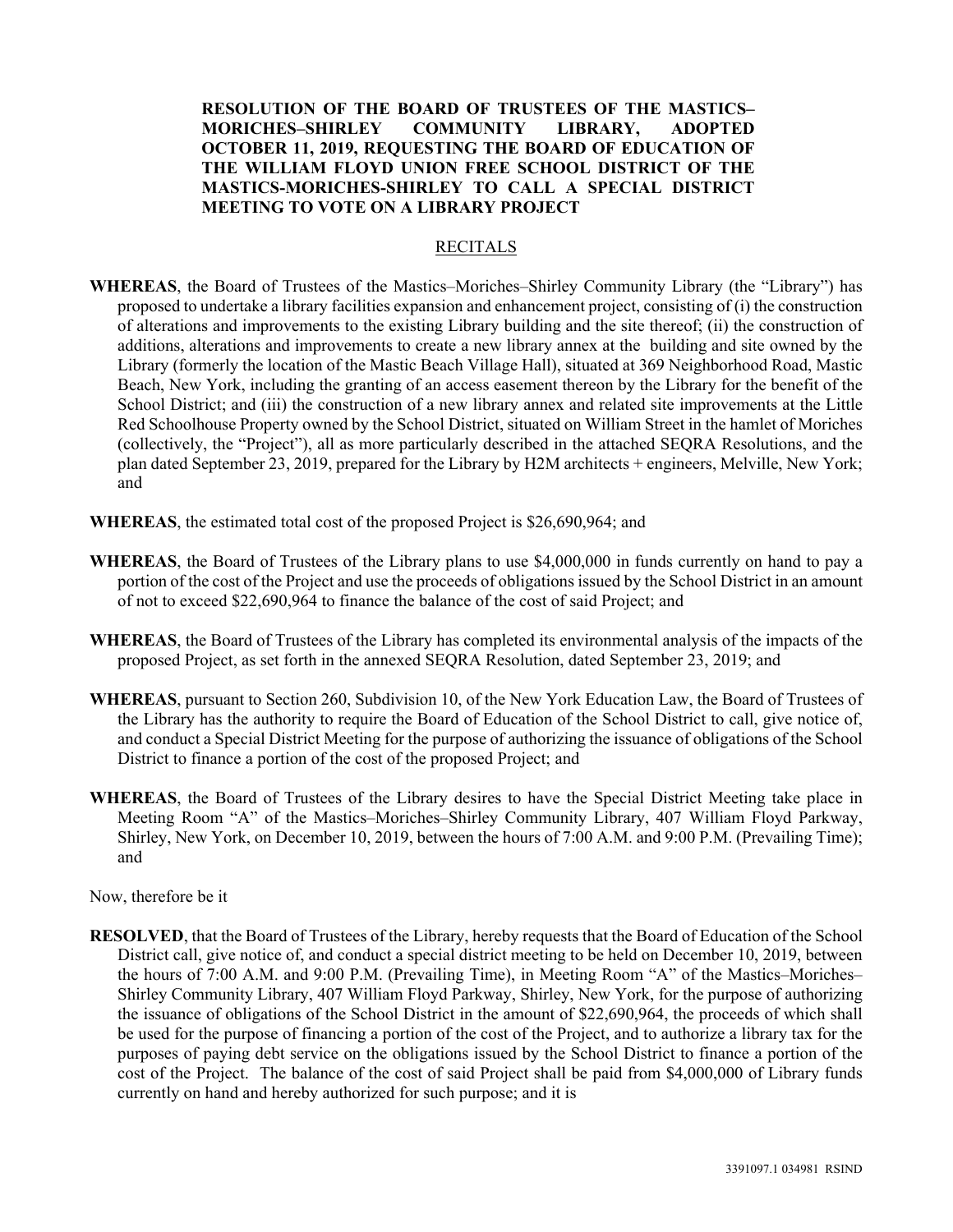- **FURTHER RESOLVED**, that the proceeds of the bonds authorized pursuant to the proposition to be submitted to the voters on December 10, 2019, and any bond anticipation notes issued in anticipation of said bonds, may be applied to reimburse the Library for expenditures made for the purpose or purposes for which said bonds are authorized. The foregoing statement of intent with respect to reimbursement is made in conformity with Treasury Regulation Section 1.150-2 of the United States Treasury Department; and it is
- **FURTHER RESOLVED**, that Library Counsel, Kevin A. Seaman, Esq., and School District Bond Counsel, Hawkins Delafield & Wood LLP, are hereby authorized to take all necessary actions to effectuate the foregoing; and it is
- **FURTHER RESOLVED**, that Library Director Kerri Rosalia and/or her designee are hereby authorized to take all necessary actions and to execute any and all documents and/or agreements as necessary in connection with the foregoing; and it is
- **FURTHER RESOLVED**, that this Resolution may be supplemented and/or amended to provide for all necessary action of the Board of Trustees of the Library as may be required to provide for the scheduling and conducting of said special district meeting; and it is
- **FURTHER RESOLVED**, that this resolution shall take effect immediately.

 $*$  \* \* \* \*

The adoption of the foregoing resolution was seconded by Trustee

and duly put to a vote on roll call which resulted as follows:

AYES:

NOES:

The resolution was declared adopted.

\*\*\*\*\*\*\*\*\*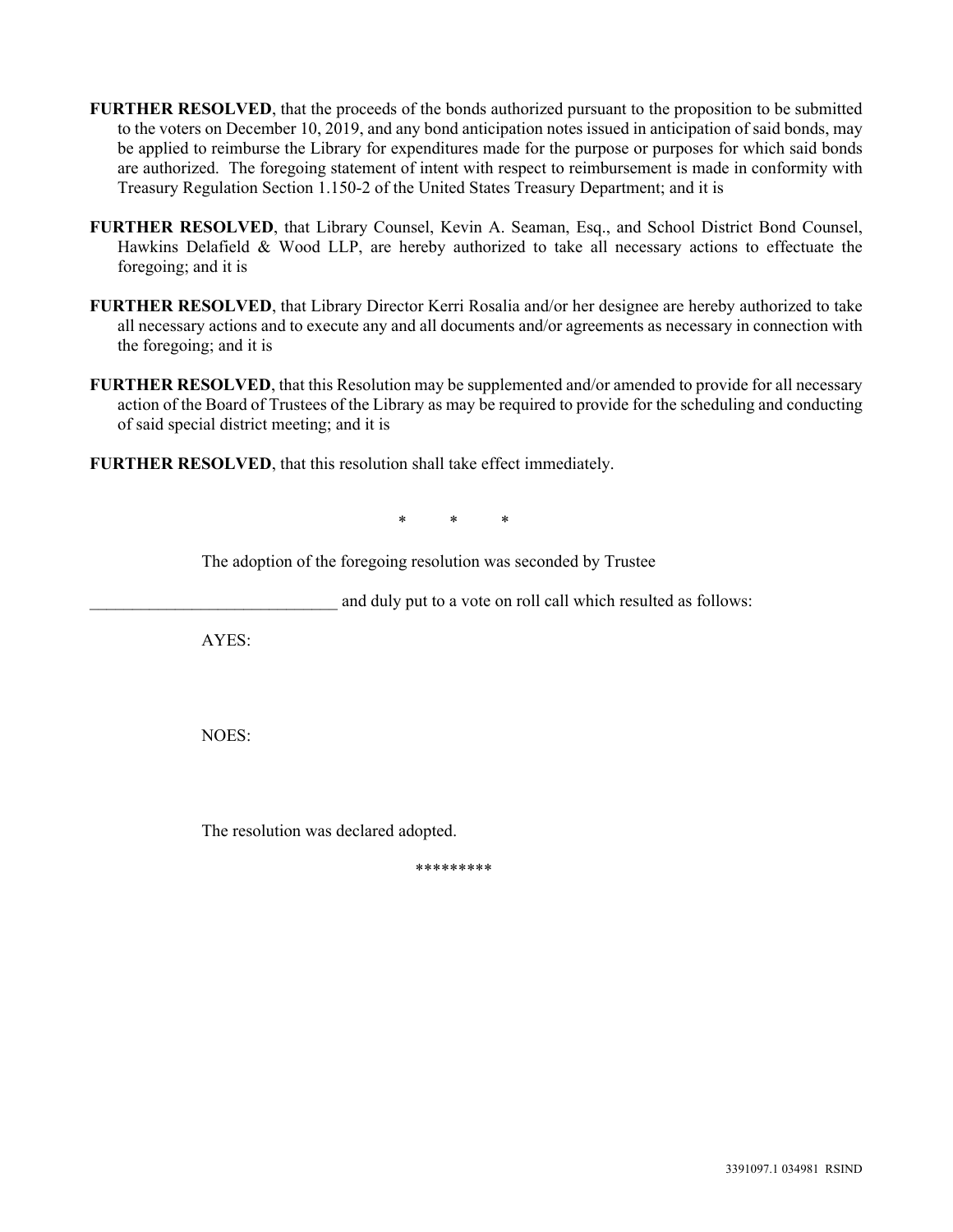#### **CERTIFICATE**

I, Kerri Rosalia, Library Director of the Mastics–Moriches–Shirley Community Library, Suffolk County, State of New York, HEREBY CERTIFY that the foregoing annexed extract from the minutes of a meeting of the Board of Trustees of said Library, duly called and held on October 11, 2019 has been compared by me with the original minutes as officially recorded in my office in the Minute Book of said Board of Trustees and is a true, complete and correct copy thereof and of the whole of said original minutes so far as the same relate to the subject matters referred to in said extract.

 $\overline{a}$ 

IN WITNESS WHEREOF, I have hereunto set my hand and affixed the corporate seal of said Library this \_ day of October, 2019.

(SEAL) Library Director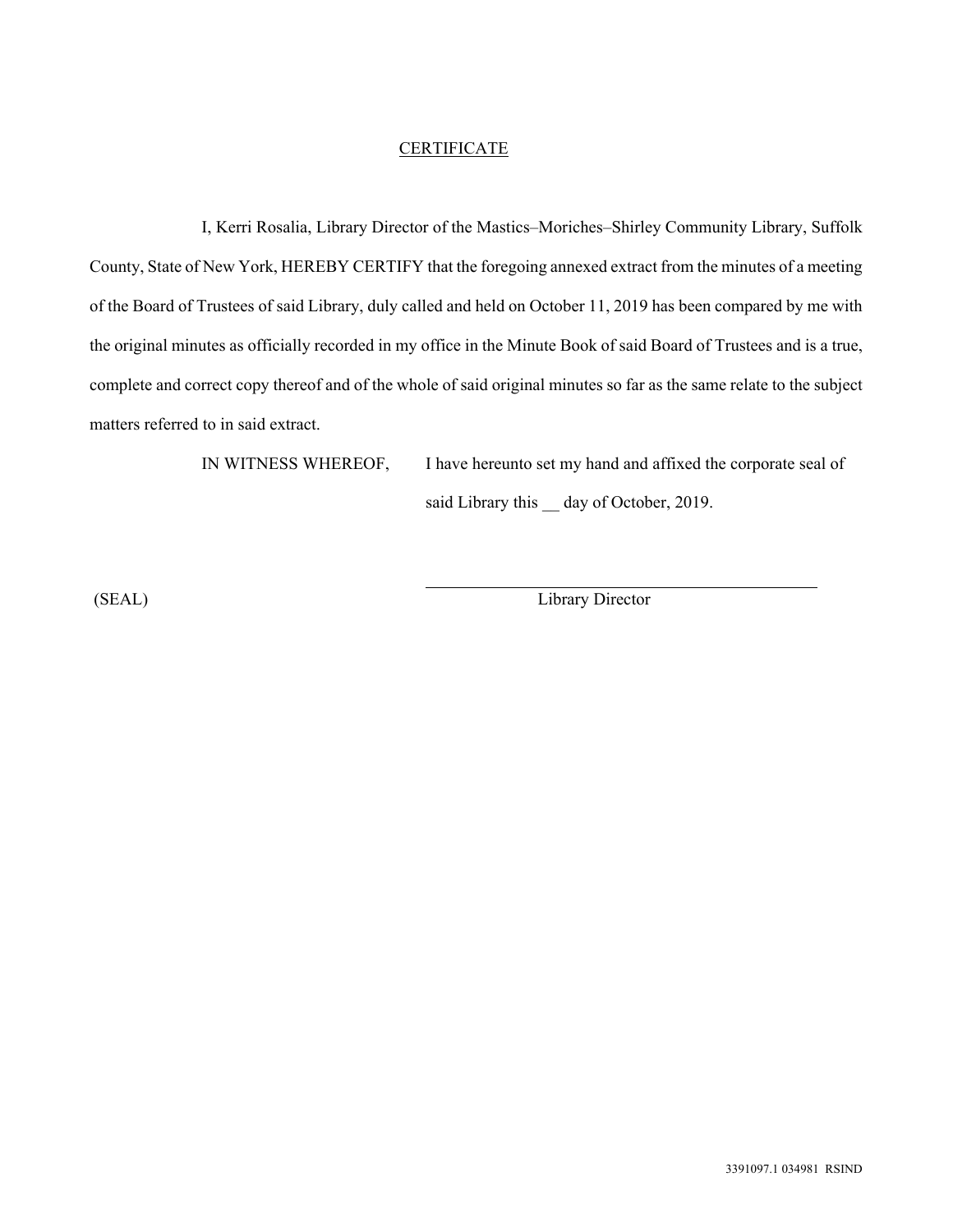#### ATTACHMENT I

### Copy of SEQRA Resolution